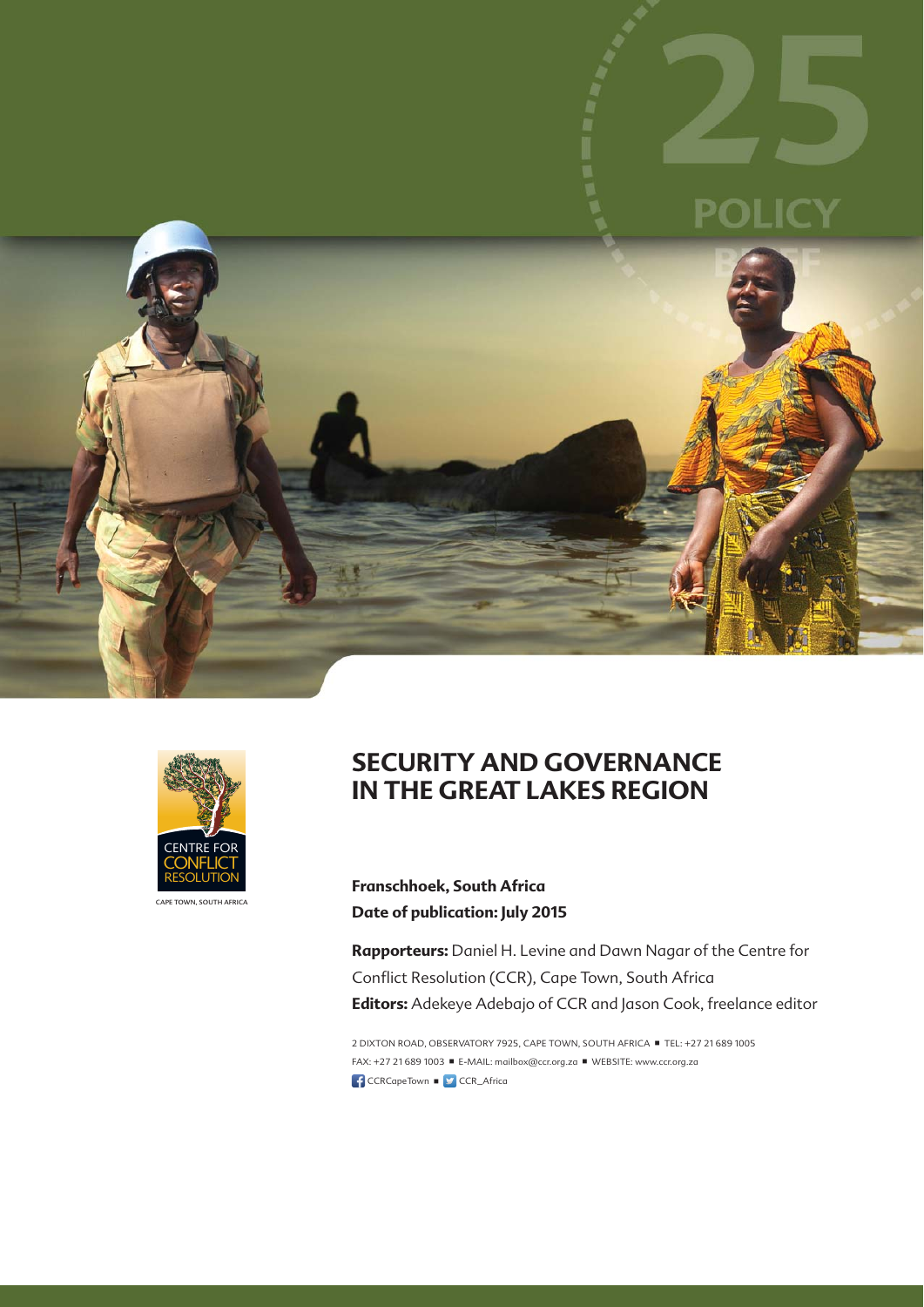

The ultimate aim in the Great Lakes region is the achievement of a durable peace in which its 127 million citizens can live their daily lives without fear **€**<br>the is tl<br>its 1<br>can witl



HEADS OF STATE AND GOVERNMENT AT THE INTERNATIONAL CONFERENCE ON THE GREAT LAKES REGION (ICGLR) IN LUANDA, ANGOLA IN AUGUST 2014.

Image source - ICGLR - CIRGL https://twitter.com/\_icglr/status/ 600334584010661889

# Introduction

The Centre for Conflict Resolution (CCR), Cape Town, South Africa, hosted a policy advisory group seminar at Le Franschhoek Hotel, Western Cape, from 9 to 10 May 2015 on "Security and Governance in the Great Lakes Region".

The Great Lakes region – focusing largely around Burundi, the Democratic Republic of the Congo (DRC), Rwanda, and Uganda – is central not only to Africa's geography but also to continental security and governance. The seminar brought together about 30 mostly African policymakers, academics, and civil society actors to assess the major obstacles to peace, security, and governance in the Great Lakes region. The meeting, which focused in particular on the ongoing political crises in Burundi and the DRC, also sought to craft effective and credible strategies to overcome these obstacles.

# 1. The Great Lakes Region: Progress, Problems, and Prospects

Poverty, weak state and regional institutions, and the failure to undertake effective security sector reform have made post-conflict peace precarious, and governance uneven, in the Great Lakes region. The region has become a "militarised space", and needs to remove militarist and autocratic influences from its politics. Citizens of the region are threatened both by armed groups, sometimes including the security forces of their own governments, and by breakdowns in the ability of states to provide public services and protection from common crime. Despite these daunting challenges, in the past decade there has been some progress towards the goal of achieving durable peace in the region. Notably, in February 2013 the Peace, Security, and Cooperation (PSC) Framework for the Democratic Republic of the Congo and the Region was signed by the DRC, Angola, Congo-Brazzaville, South Africa, Tanzania, and Uganda, as well as the Central African Republic (CAR), Burundi, Rwanda, South Sudan, and Zambia, under the auspices of the United Nations (UN), the African Union (AU), the Southern African Development Community (SADC), and the International Conference on the Great Lakes Region (ICGLR).

The ultimate aim in the Great Lakes region is the achievement of a durable peace in which its 127 million citizens can live their daily lives without fear. While security must be addressed as the foundation for the consolidation of peace and socio-economic development, military approaches like the SADC-led intervention brigade within the United Nations Organisation Stabilisation Mission in the Democratic Republic of the Congo (MONUSCO) provide only partial solutions. Achieving durable peace will also require addressing the root causes of conflicts, which include weak and autocratic governance; illicit exploitation of natural resources; land disputes; unresolved questions of refugee resettlement and citizenship; inadequate trust among regional leaders; lack of reconciliation at the community level; and inequitable economic growth.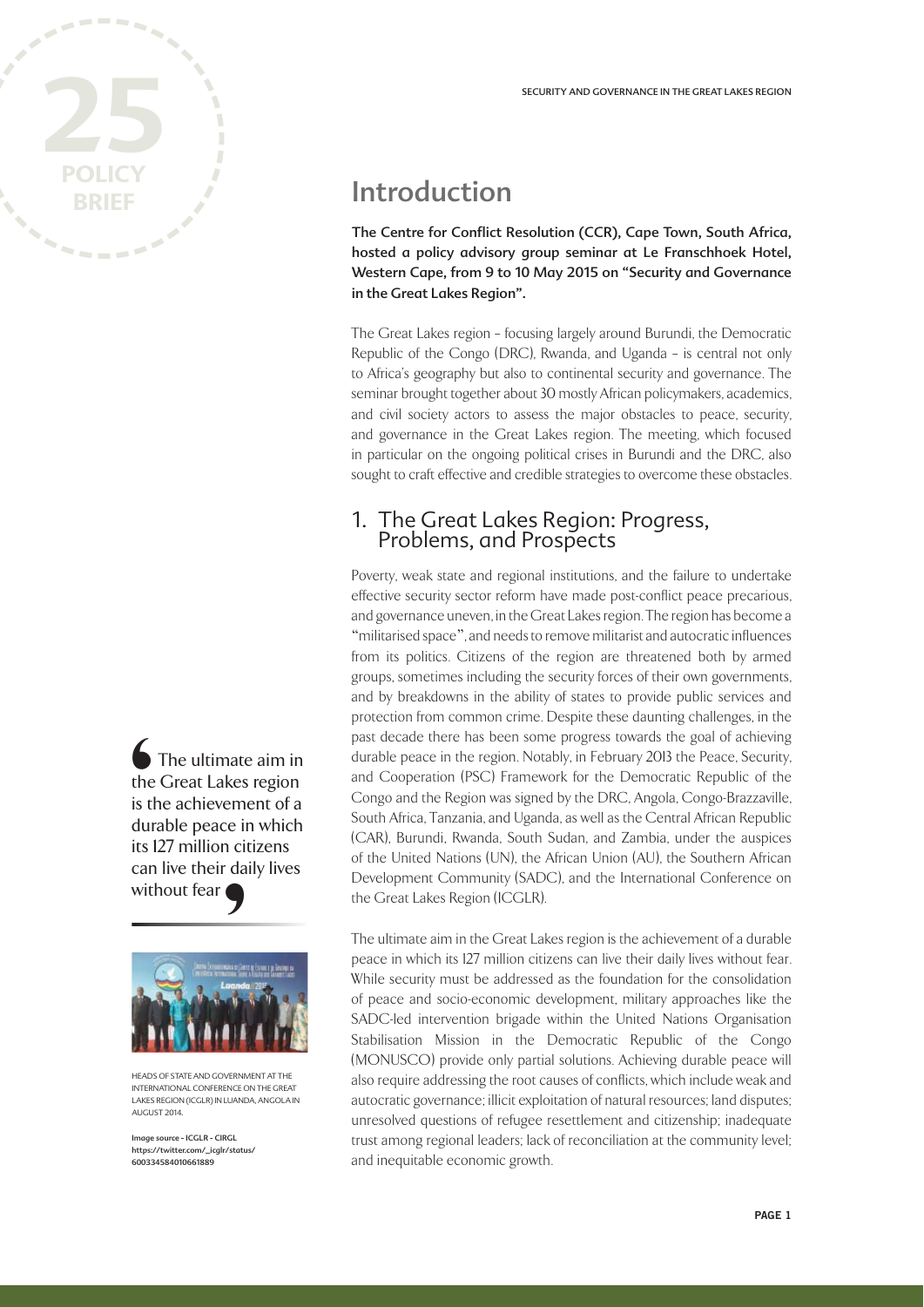

Two intertwined factors drive conflict in the Democratic Republic of the Congo: weak state legitimacy, and interference by its neighbours └──<br>fact<br>the<br>Rep<br>anc<br>neig



LAKE TANGANYIKA IS AN AFRICAN GREAT LAKE, ESTIMATED TO BE THE SECOND LARGEST FRESHWATER LAKE IN THE WORLD. THE LAKE IS DIVIDED AMONG FOUR COUNTRIES – THE DRC, BURUNDI, TANZANIA, AND ZAMBIA.

Image source - Scribol http://scribol.com/environment/10-deepestlakes-on-earth

## 2. The Democratic Republic of the Congo

Two intertwined factors drive conflict in the Democratic Republic of the Congo: weak state legitimacy, and interference by its neighbours. President Joseph Kabila is constitutionally prohibited from running for a third term, but may seek to do so by changing the constitution, or to prolong his stay in power by delaying the November 2016 presidential elections. A proposed census that would have required delaying of elections was blocked by the Congolese parliament in January 2015 after violent protests in Kinshasa. However, predictable problems with the complex local elections planned for October 2015 could be used as a rationale for delaying the presidential polls.

The persistent insecurity in the DRC that began with the 1996 to 2003 conflict, and is now localised in the country's eastern provinces of North and South Kivu, is deeply regionalised. Many of the largest and most dangerous militias in the Kivus are tied to conflicts in neighbouring states, including the Rwandan-backed March 23 Movement (M23), which was part of Rwanda's efforts to pursue its security and economic interests in the DRC. The international response to the violence in the eastern Congo has tended to be dominated by three assumptions: first, that the insecurity is primarily about national and regional conflicts over the illegal exploitation of resources; second, that the worst result of the war is violence against women (especially sexual violence); and third, that the solution is to expand state capacity. In reality, much of the violence is driven by local conflicts over land and political power (which regional actors such as Rwanda and Uganda have exploited). A disproportionate focus on violence against women can perversely allow armed groups to gain attention and leverage by perpetrating such violence. Finally, extending state capacity without first establishing state legitimacy may expose citizens to abuse and alienate them from the government in Kinshasa.

#### 3. Burundi

President Pierre Nkurunziza is seeking to take advantage of an apparent loophole in the constitution to run for a third term, in violation of the 2000 Arusha agreement, which formally ended the phase of the country's civil war that started in 1993 and killed an estimated 300,000 people.

The current crisis indicates deeper problems in the political and social arrangements that have prevailed in Burundi since the end of its civil war by 2005. The ruling National Council for the Defence of Democracy-Forces for the Defence of Democracy (CNDD-FDD) has never seemed to hold the Arusha agreement in high regard. It refused to sign the accord in 2000, and only ended its armed opposition in 2003. In 2010, the CNDD-FDD gained unrestrained power over the government, as a result of an opposition boycott of the elections, and has since sought to consolidate its power and shrink the space for dissent and democratic participation. Any long-term resolution of Burundi's challenges must not only enforce democratic norms but also support the development of more mature democratic institutions, a task that should be led by African powers such as South Africa.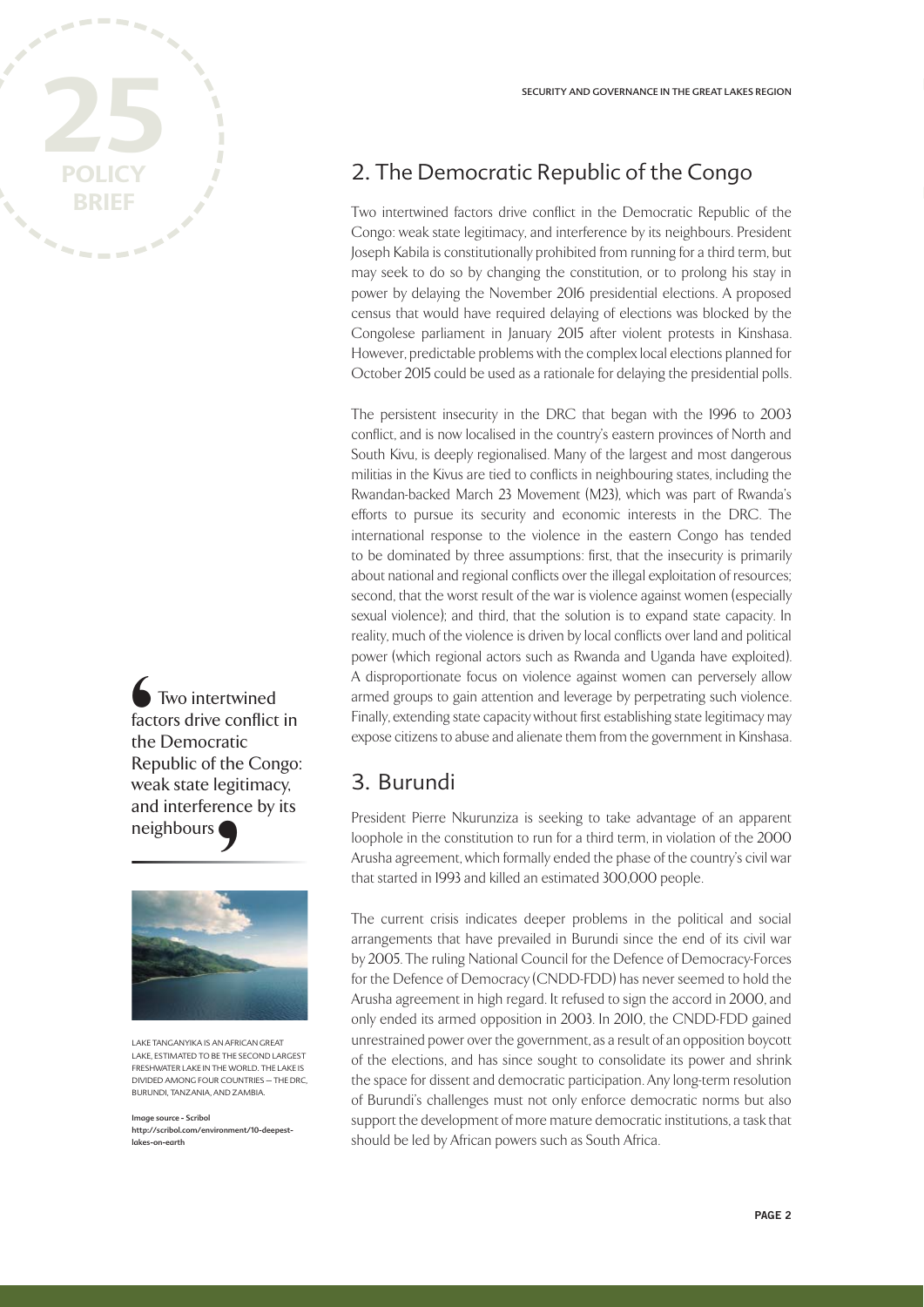

In only 21 years since the 1994 genocide that killed an estimated 800,000 people, Rwanda has become touted by its supporters as an example of successful development and an "island of stability" in a troubled region Singer<br>
singer<br>
esti<br>
pec<br>
sup



UN FORCES NEAR GOMA, THE CAPITAL OF NORTH KIVU PROVINCE, CLOSE TO THE DEMOCRATIC REPUBLIC OF CONGO'S BORDER WITH RWANDA, IN AUGUST 2013.

mage source - Aljazeera http://www.aljazeera.com/programmes/insidestory/2013/08/201382761918639520.html

### 4. Regional Actors: Rwanda and Uganda

The aggressive foreign policies of Rwanda and Uganda towards the region, particularly their support for armed groups in the DRC, has already contributed to instability in the Great Lakes. While it is easier to criticise Kigali and Kampala when they violate the sovereignty of other countries, respect for sovereignty should not continue to deflect attention from domestic repression in both countries. Uganda and Rwanda are formally multi-party democracies with elections approaching in 2016 and 2017, respectively. However, they are both effectively dominated by a single party, with longserving leaders who have taken steps to restrict effective internal dissent.

In only 21 years since the 1994 genocide that killed an estimated 800,000 people, Rwanda has become touted by its supporters as an example of successful development and an "island of stability" in a troubled region. However, its gains in areas such as the provision of public services mask the fact that its stability is based largely on fear. The government engages in violent suppression of dissent at home, and also supports armed groups in the DRC. Uganda has played the role of both "arsonist" and "fire-fighter" in the region. It has supported several peace initiatives, including the Kampala peace talks that led to the surrender of the M23 in December 2013, but it has also backed armed groups that have fuelled conflicts in the DRC.

#### 5. Regional Actors: South Africa, the Southern African Development Community, and the African Union

South Africa has long played a critical role in peacebuilding efforts in the Great Lakes region. In Burundi, former South African president Nelson Mandela took over facilitation of the Arusha peace process in 1999 after the death of the former president of Tanzania, Julius Nyerere. South Africa's deputy president (now president), Jacob Zuma, succeeded Mandela in this role in 2002. Under President Thabo Mbeki, Tshwane (Pretoria) began hosting the inter-Congolese dialogue in Sun City in 2002, which led to the adoption of a transitional constitution for the DRC in 2003. South Africa explains its involvement in the Great Lakes region as acting within the framework of its membership of SADC. The organisation's involvement in the Great Lakes dates back to 1997, when the DRC became a member with strong support from South Africa. MONUSCO's current 3,000-strong intervention brigade, authorised in March 2013, is composed of troops from SADC members South Africa, Tanzania, and Malawi.

The African Union has also been an active player in the Great Lakes region, for more than a decade. In 2003, it deployed the African Union Mission in Burundi (AMIB). The 3,335-strong mission was led by South Africa and included troops from Mozambique and Ethiopia. AMIB was the first peacekeeping mission wholly planned and executed by members of the African Union. Since May 2013, the African Union and the United Nations have also jointly convened a regional oversight mechanism for the Great Lakes Peace, Security, and Cooperation Framework.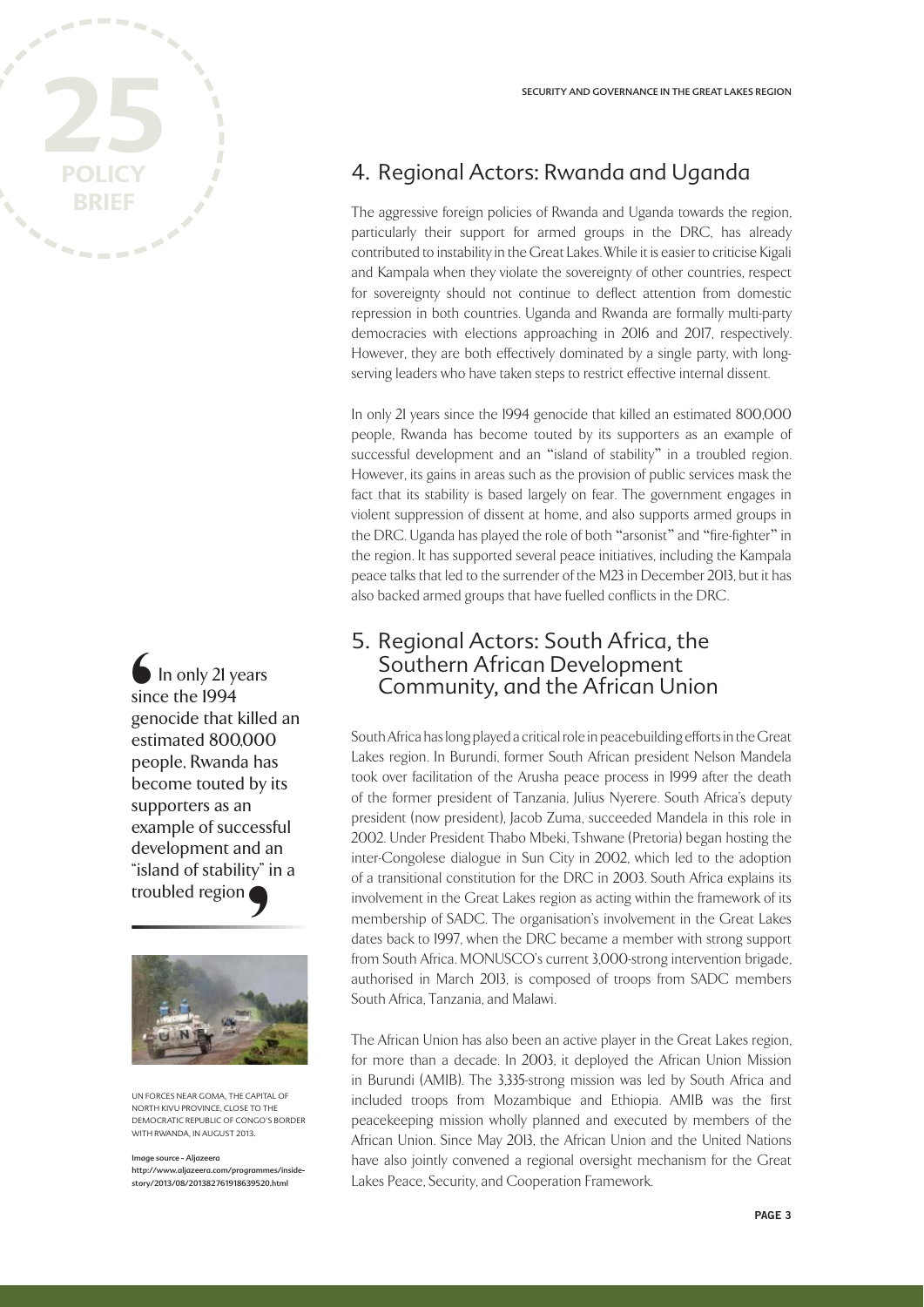

The Great Lakes region faces two core problems: animosity between national leaders, and the DRC's inability to control its eastern provinces effectively Street regions between the strength and continuous continuous continuous continuous continuous continuous continuous continuous continuous continuous continuous continuous continuous continuous continuous continuous contin



MEN WORKING IN A TIMBER WORKSHOP OF ENRA, A TIMBER COMPANY IN BENI, EASTERN DRC.

Image source - SAIIA: South African Institute of International Affairs http://www.saiia.org.za/news/the-trade-in-tropical-timber-in-africas-great-lakes-cui-bono

#### 6. External Actors: The United Nations and the European Union

The United Nations faces a pressing challenge in the DRC. In February 2015, UN military operations in the DRC were effectively halted. The immediate cause was the Kabila government's decision to put two commanders who had been "red-listed" by the UN over allegations of human rights abuses in charge of the Congolese army's operations against the Democratic Forces for the Liberation of Rwanda (FDLR). While the UN ban technically only applies to joint operations with the sanctioned commanders, military cooperation in general was affected by the dispute. The world body is also under pressure from Kinshasa to reduce its 20,000-strong peacekeeping force by more than a third. The most promising way forward is the creation of a concrete roadmap, one clearly and unequivocally endorsed by all major stakeholders and communicated not only to the government of the DRC, but also to the governments of its neighbours.

The Great Lakes region faces two core problems: animosity between national leaders, and the DRC's inability to control its eastern provinces effectively. In the European Union's (EU) analysis, neither problem is likely to be resolved without a focus on building the diplomatic and security sector reform capacity of regional organisations, such as the East African Community (EAC) and the Southern African Development Community. Regional intelligence capacity also needs to be developed in order to address illicit economic exploitation. In the short to medium term, Brussels is prepared to continue funding the security efforts of Africa's security architecture, as seems necessary given its currently limited capacities. In the long term, however, the level of donor dependency in African institutions will remain a problem that leaves African regional bodies vulnerable to external agendas.

# Policy Recommendations

#### The following ten recommendations emerged from the Franschhoek policy advisory group seminar of May 2015.

- 1. Autocratic governance structures throughout the Great Lakes region hinder national socio-economic progress, and have spread instability. Regional states themselves should adopt measures to ensure public debate and accountability for their foreign policies. Regional organisations such as SADC, the EAC, the ICGLR, and the AU can contribute to these changes by strengthening their diplomatic engagement in support of norms of democracy and human rights, as well as promoting civic engagement and civic education.
- 2. Central to any peacemaking strategy in Burundi must be efforts to address the divisions in the country's ruling CNDD-FDD and opposition parties, as well as the violence of the CNDD-FDD's Imbonerakure youth wing. Urgent diplomatic efforts are required to resolve the ongoing political impasse, but longer-term efforts to develop the capacity and democratic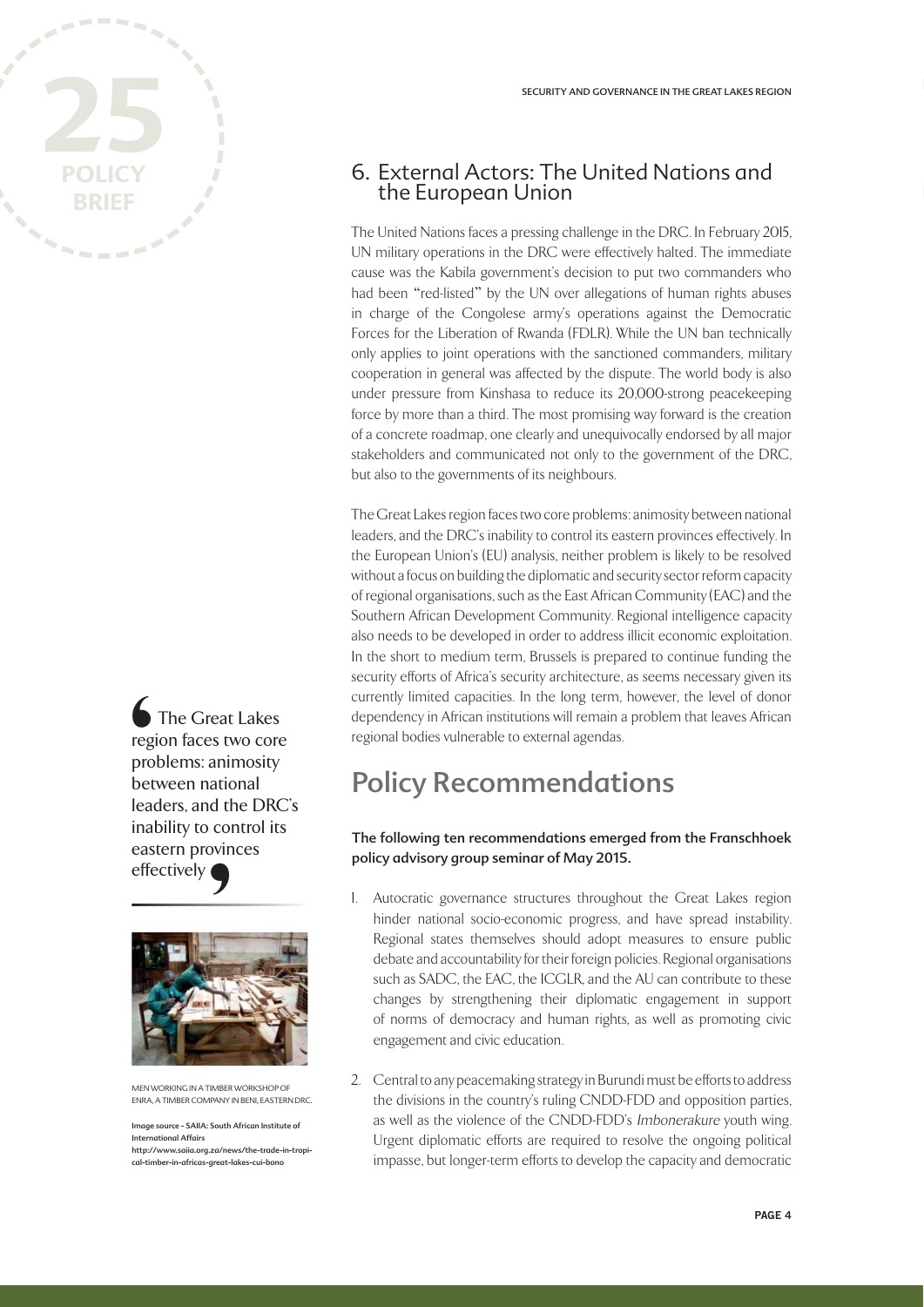

The African Union and the United Nations should take the lead in efforts to address the challenges of the Great Lakes region, assisted by African powers such as South Africa **€**<br>and sho<br>effc cha<br>Lak by /



CONGOLESE ASYLUM SEEKERS IN BURUNDI WHO ENTERED THE COUNTRY IN SEPTEMBER 2012.

Photo - UNHCR/B.Ntwari Image source - UNHCR http://unhcr-regional.or.ke/news/democraticrepublic-congo-burundian-refugees-arrivesouth-kivu

commitments of political parties in Burundi, as well as to reform politicised government agencies such as the National Commission on Land and Other Assets (CNTB) and the Truth and Reconciliation Commission (TRC), are also essential.

- 3. Security sector reform throughout the region is a critical need. The Great Lakes region is a militarised space, in which political and military institutions have often become fused in ways that have hindered the development of democracy. A concerted diplomatic and reform effort is therefore urgently needed not only to prevent abuses among organised armed actors, but also to move states away from the use of fear and repression in their governance practices more generally.
- 4. Grassroots, bottom-up initiatives to promote peace and reconciliation, such as the work of local non-governmental organisations (including women's organisations) and traditional conflict resolution processes, should be supported with financial, logistical, and technical resources. Examples of existing projects that could be built upon, or learned from, include the East African Court of Justice's (EACJ) cooperation with civil society organisations in Uganda to promote human rights, the Swiss Tujenge Amani! programme in the DRC's Kivu provinces, and Dutch support for decentralised land registration in Burundi.
- 5. Governments in the region and their external supporters should strengthen the conflict resolution capacity of existing regional structures, such as the Southern African Development Community, the International Conference on the Great Lakes Region, and the East African Community. One immediate way to strengthen the capabilities of regional organisations in the Great Lakes could be for SADC to complete its efforts to establish a liaison office in the DRC.
- 6. The African Union and the United Nations should take the lead in efforts to address the challenges of the Great Lakes region, assisted by African powers such as South Africa. The European Union, the United States, and China should play a supporting role. A coordinated, consistent, and coherent strategy will allow different actors to leverage their particular strengths, avoid partiality, and prevent regional actors from engaging in "forum shopping" that plays different mediators off against each other.
- 7. There must be a process of consultation and coordination among SADC, the AU, and other regional organisations, backed by the UN (including its technical bodies, such as the Department of Peacekeeping Operations [DPKO]), and the EU, to create a concrete roadmap and a unified strategy to resolve the impasse between the UN peacekeeping mission and the government of the DRC in order to forestall similar difficulties in the future. This strategy must be clearly conveyed not only to the government in Kinshasa, but also to governments in Kigali and Kampala.